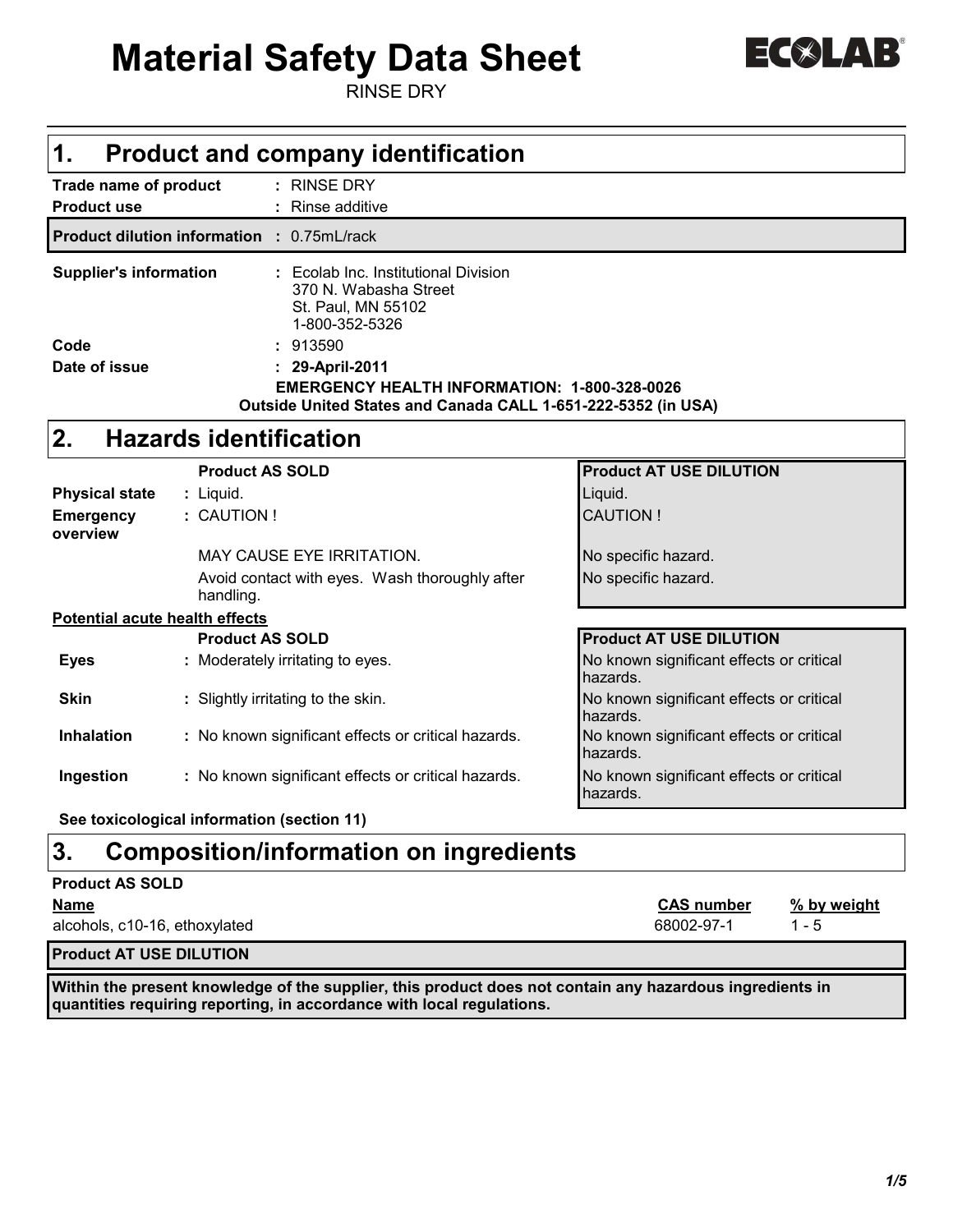*RINSE DRY* **29 April 2011**

|                     | <b>Product AS SOLD</b>                                                                                                                                                                 | <b>Product AT USE DILUTION</b>                                             |
|---------------------|----------------------------------------------------------------------------------------------------------------------------------------------------------------------------------------|----------------------------------------------------------------------------|
| Eye contact         | : In case of contact, immediately flush eyes with plenty<br>of water. Remove contact lenses and flush again. Get water for a few minutes.<br>medical attention if irritation persists. | No known effect after eye contact. Rinse with                              |
| <b>Skin contact</b> | : Rinse with water for a few minutes.                                                                                                                                                  | No known effect after skin contact. Rinse with<br>water for a few minutes. |
| <b>Inhalation</b>   | No special measures required. Treat symptomatically. No special measures required. Treat<br>÷.                                                                                         | symptomatically.                                                           |
| Ingestion           | : Get medical attention if symptoms occur.                                                                                                                                             | Get medical attention if symptoms occur.                                   |

### **5. Fire-fighting measures**

| <b>Product AS SOLD</b>                             |                                                                                                                                                                           |
|----------------------------------------------------|---------------------------------------------------------------------------------------------------------------------------------------------------------------------------|
| <b>Hazardous thermal</b><br>decomposition products | : Decomposition products may include the following materials:<br>carbon dioxide<br>carbon monoxide                                                                        |
| Fire-fighting media and<br><b>instructions</b>     | : Use an extinguishing agent suitable for the surrounding fire.                                                                                                           |
|                                                    | Dike area of fire to prevent runoff.                                                                                                                                      |
|                                                    | In a fire or if heated, a pressure increase will occur and the container may burst.                                                                                       |
| Special protective equipment<br>for fire-fighters  | Fire-fighters should wear appropriate protective equipment and self-contained<br>breathing apparatus (SCBA) with a full face-piece operated in positive pressure<br>mode. |

## **6. Accidental release measures**

|                                | <b>Product AS SOLD</b>                                                                              | <b>Product AT USE DILUTION</b>                                                                       |
|--------------------------------|-----------------------------------------------------------------------------------------------------|------------------------------------------------------------------------------------------------------|
| <b>Personal</b><br>precautions | : Use personal protective equipment as required.                                                    | Use personal protective equipment as<br>required.                                                    |
| Environmental<br>precautions   | : Avoid contact of large amounts of spilled material and<br>runoff with soil and surface waterways. | Avoid contact of large amounts of spilled<br>material and runoff with soil and surface<br>waterways. |
| Methods for<br>cleaning up     | : Use a water rinse for final clean-up.                                                             | Use a water rinse for final clean-up.                                                                |

### **7. Handling and storage**

|                 | <b>Product AS SOLD</b>                                           | <b>Product AT USE DILUTION</b>  |
|-----------------|------------------------------------------------------------------|---------------------------------|
| <b>Handling</b> | : Avoid contact with eyes. Wash thoroughly after<br>handling.    | Wash thoroughly after handling. |
| <b>Storage</b>  | : Keep out of reach of children. Store in a closed<br>container. | Keep out of reach of children.  |
|                 | Do not store above the following temperature: 50°C               |                                 |

### **8. Exposure controls/personal protection**

|                                | <b>Product AS SOLD</b>                                                                                  | <b>Product AT USE DILUTION</b>                                                                           |  |
|--------------------------------|---------------------------------------------------------------------------------------------------------|----------------------------------------------------------------------------------------------------------|--|
| <b>Engineering</b><br>measures | : Good general ventilation should be sufficient to control<br>worker exposure to airborne contaminants. | Good general ventilation should be sufficient<br>to control worker exposure to airborne<br>contaminants. |  |
| <b>Personal protection</b>     |                                                                                                         |                                                                                                          |  |
| <b>Eyes</b>                    | : Safety eyewear should be used when there is a<br>likelihood of exposure.                              | No protective equipment is needed under<br>normal use conditions.                                        |  |
| <b>Hands</b>                   | : No protective equipment is needed under normal use<br>conditions.                                     | No protective equipment is needed under<br>normal use conditions.                                        |  |

I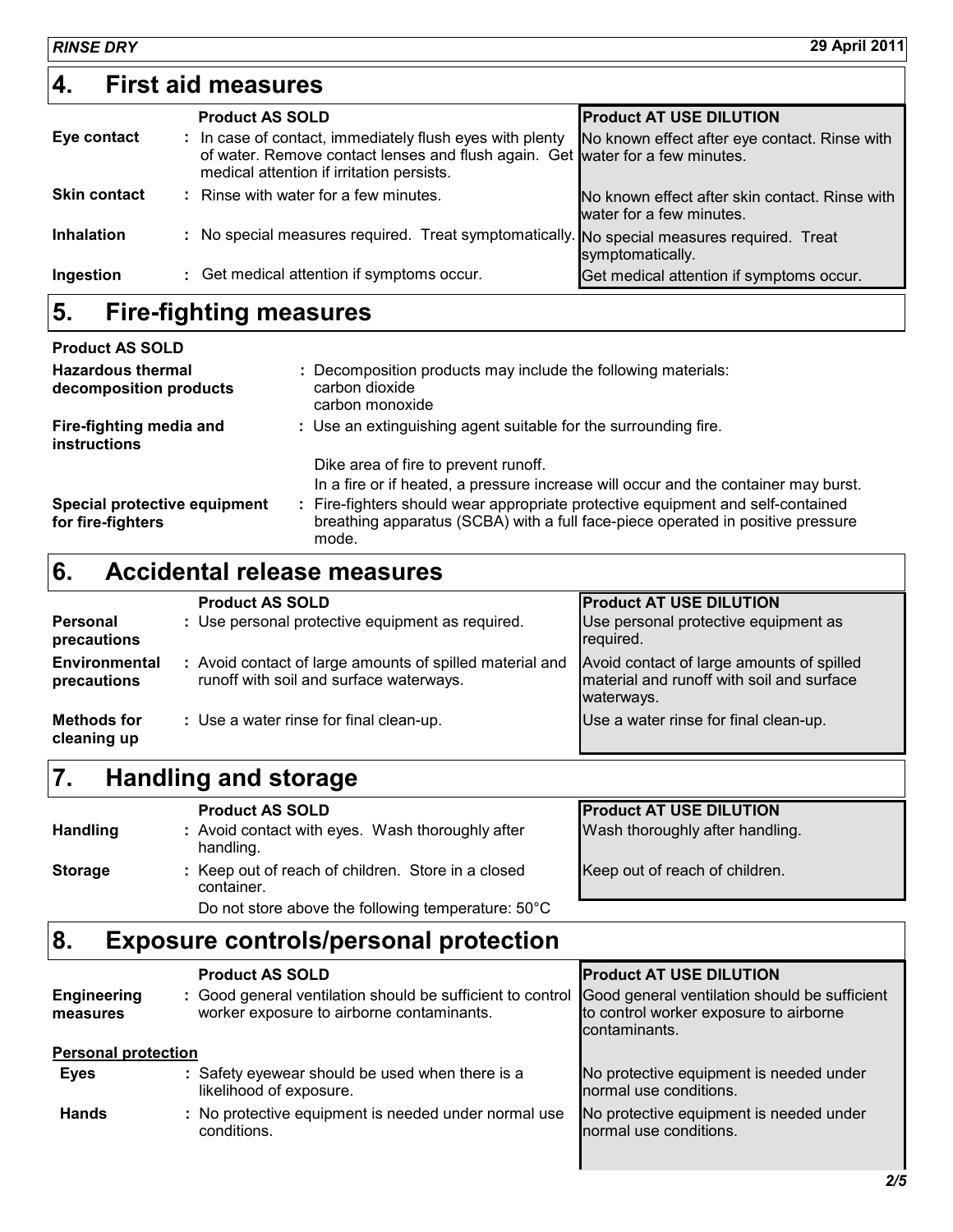### **8. Exposure controls/personal protection**

**Skin :** No protective equipment is needed under normal use conditions. No protective equipment is needed under normal use conditions.

**Respiratory :** No special protection is required. No special protection is required.

**Consult local authorities for acceptable exposure limits.**

#### **9. Physical and chemical properties Product AS SOLD Product AT USE DILUTION Physical state :** Liquid. Lightness **Physical state :** Liquid. **Flash point**  $:$  > 100°C  $\qquad$  > 100°C **Color :** Green [Light] **Color Color Clear Odor by Equal Example 2. Faint odor Constanting Constanting Constanting Constanting Constanting Constanting Constanting Constanting Constanting Constanting Constanting Constanting Constanting Constanting Constanting C pH :** 2.701 [Conc. (% w/w): 100%] 8.5 to 8.5 **Relative density :** 1.0153

### **10. Stability and reactivity**

| <b>Product AS SOLD</b>                     |                                                                                                                  |
|--------------------------------------------|------------------------------------------------------------------------------------------------------------------|
| <b>Stability</b>                           | : The product is stable. Under normal conditions of storage and use, hazardous<br>polymerization will not occur. |
| <b>Hazardous decomposition</b><br>products | Under normal conditions of storage and use, hazardous decomposition products should<br>not be produced.          |
| <b>Hazardous polymerization</b>            | : Under normal conditions of storage and use, hazardous polymerization will not occur.                           |

### **11. Toxicological information**

#### **Potential acute health effects**

|                   | <b>Product AS SOLD</b>                              | <b>Product AT USE DILUTION</b>                       |
|-------------------|-----------------------------------------------------|------------------------------------------------------|
| <b>Eyes</b>       | : Moderately irritating to eyes.                    | No known significant effects or critical<br>hazards. |
| <b>Skin</b>       | : Slightly irritating to the skin.                  | No known significant effects or critical<br>hazards. |
| <b>Inhalation</b> | : No known significant effects or critical hazards. | No known significant effects or critical<br>hazards. |
| Ingestion         | : No known significant effects or critical hazards. | No known significant effects or critical<br>hazards. |

### **12. Ecological information**

**Ecotoxicity :** Not reported

### **13. Disposal considerations**

**Waste disposal :** Diluted product can be flushed to sanitary sewer. Discard empty container in trash.

### **Product AS SOLD Product AT USE DILUTION**

Diluted product can be flushed to sanitary sewer. Discard empty container in trash.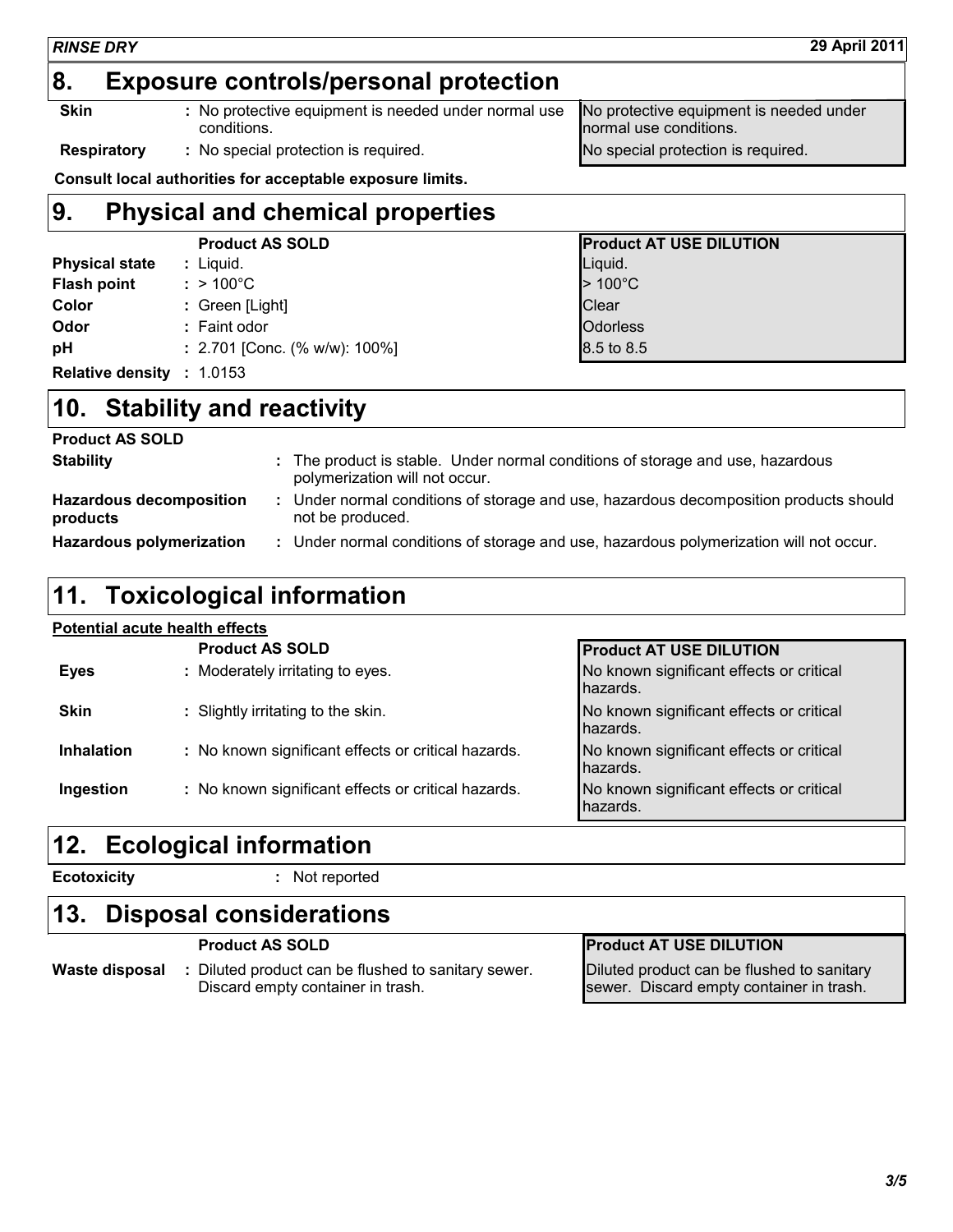### **14. Transport information**

**Certain shipping modes or package sizes may have exceptions from the transport regulations. The classification provided may not reflect those exceptions and may not apply to all shipping modes or package sizes.**

**Product AS SOLD**

**DOT Classification Not regulated.** 

**For transport in bulk or using IMDG regulations, see shipping documents for specific transportation information.**

**Product AT USE DILUTION** Not intended for transport.

### **15. Regulatory information**

|                                                              | <b>Product AS SOLD</b>                                                   | <b>Product AT USE DILUTION</b> |                      |
|--------------------------------------------------------------|--------------------------------------------------------------------------|--------------------------------|----------------------|
| <b>HCS</b><br>: Irritating material<br><b>Classification</b> |                                                                          | Not regulated.                 |                      |
| <b>Product AS SOLD</b>                                       |                                                                          |                                |                      |
| U.S. Federal regulations                                     |                                                                          |                                |                      |
| TSCA 8(b) inventory                                          | : All components are listed or exempted.                                 |                                |                      |
|                                                              | SARA 302/304/311/312 extremely hazardous substances: No listed substance |                                |                      |
|                                                              | SARA 302/304 emergency planning and notification: No listed substance    |                                |                      |
| <b>SARA 313</b>                                              | <b>Product name</b>                                                      | <b>CAS number</b>              | <b>Concentration</b> |
| Form R - Reporting<br>requirements                           | : No listed substance                                                    |                                |                      |
| California Prop. 65                                          | : No listed substance                                                    |                                |                      |

### **16. Other information**



**Responsible name : Regulatory Affairs**

**1-800-352-5326**

**Indicates information that has changed from previously issued version.**